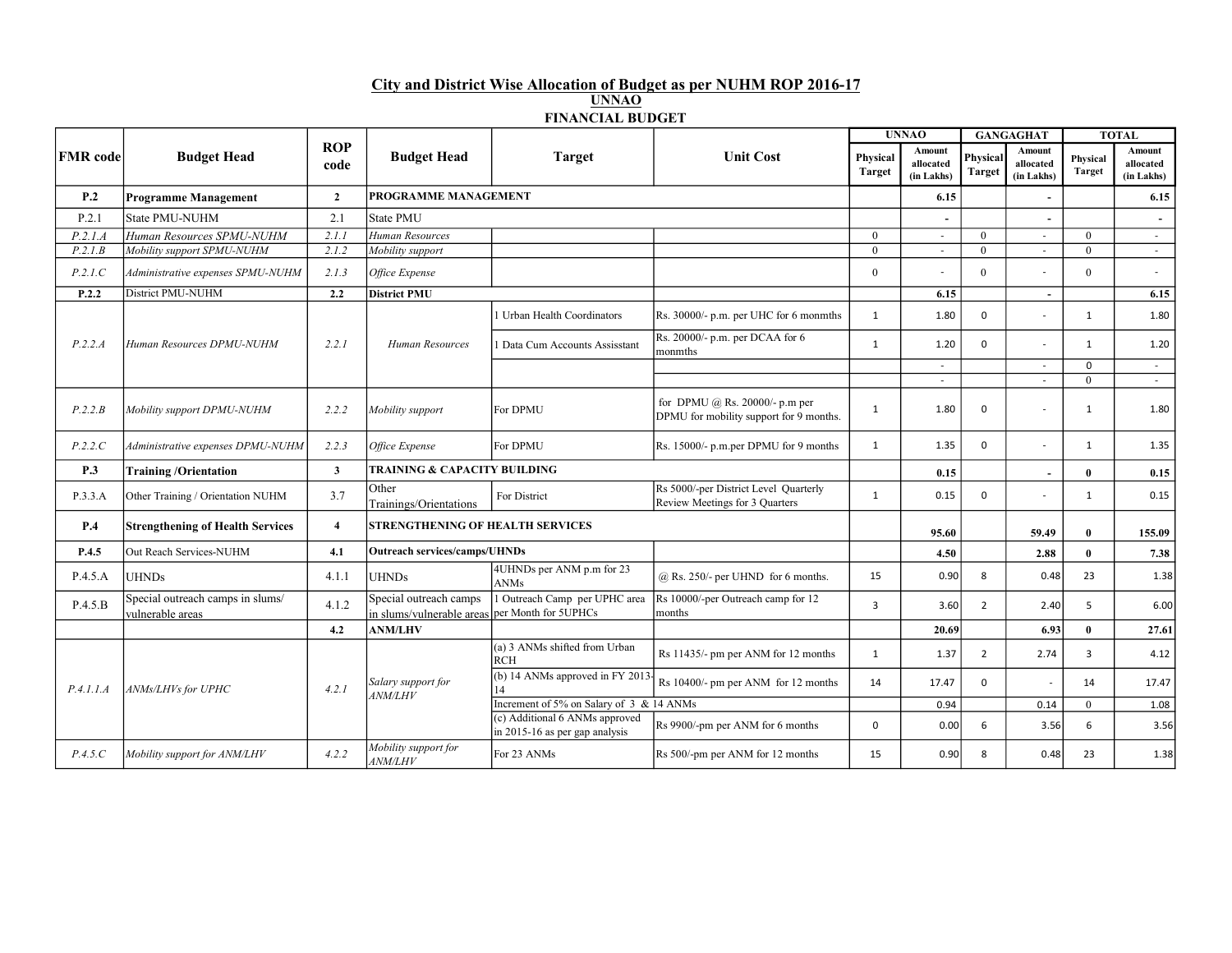## City and District Wise Allocation of Budget as per NUHM ROP 2016-17 UNNAO

|  |  |              | ---------               |  |  |
|--|--|--------------|-------------------------|--|--|
|  |  | <b>UNNAO</b> |                         |  |  |
|  |  |              | <b>FINANCIAL BUDGET</b> |  |  |

|                 | <b>Budget Head</b>                             | <b>ROP</b><br>code | <b>Budget Head</b>                                        |                                                                                                                 | <b>Unit Cost</b>                                                                                  | <b>UNNAO</b>              |                                   | <b>GANGAGHAT</b>   |                                          | <b>TOTAL</b>       |                                   |
|-----------------|------------------------------------------------|--------------------|-----------------------------------------------------------|-----------------------------------------------------------------------------------------------------------------|---------------------------------------------------------------------------------------------------|---------------------------|-----------------------------------|--------------------|------------------------------------------|--------------------|-----------------------------------|
| <b>FMR</b> code |                                                |                    |                                                           | <b>Target</b>                                                                                                   |                                                                                                   | Physical<br><b>Target</b> | Amount<br>allocated<br>(in Lakhs) | Physical<br>Target | <b>Amount</b><br>allocated<br>(in Lakhs) | Physical<br>Target | Amount<br>allocated<br>(in Lakhs) |
|                 |                                                | 4.3                | <b>Urban PHC (UPHC)</b>                                   |                                                                                                                 |                                                                                                   |                           | 70.42                             |                    | 49.69                                    | $\mathbf{0}$       | 120.10                            |
| P.4.4.2.A       | Equipment for UPHC                             | 4.3.1              | Renovation/upgradation<br>of existing facility to<br>UPHC | For Mini Autoclave, Microscope &<br><b>Equipments to ANMs</b>                                                   | Rs. 1.00 Lakh per UPHC for 5 UPHCs                                                                | 3                         | 3.00                              | $\overline{2}$     | 2.00                                     | 5                  | 5.00                              |
| P.4.2.1.A       | <b>UPHC-NC</b>                                 | 4.3.2              | <b>Building of new UPHC</b>                               |                                                                                                                 |                                                                                                   |                           |                                   |                    |                                          | $\mathbf{0}$       |                                   |
|                 |                                                | 4.3.3              |                                                           |                                                                                                                 | Operation cost support for running UPHC (other than untied grants and medicines $\&$ consumables) |                           | 47.17                             |                    | 34.19                                    | $\mathbf{0}$       | 81.35                             |
|                 |                                                | 4.3.3.1            | Human Resource                                            |                                                                                                                 |                                                                                                   |                           | 41.05                             |                    | 28.91                                    | $\mathbf{0}$       | 69.95                             |
|                 |                                                |                    |                                                           | (a) 3 Fulltime MOs shifted from<br>Urban RCH                                                                    | Rs 41600/-p.m. Per MO for 12 months                                                               | $\mathbf{1}$              | 4.99                              | 2                  | 9.98                                     | $\mathbf{3}$       | 14.98                             |
| P.4.1.3.1.4     | MO at UPHC Full-time                           |                    |                                                           | (b) 1 Fulltime MOs approved in<br>2013-14&2014-15                                                               | Rs 37800/month/MO for 12 months                                                                   | $\mathbf{1}$              | 4.54                              | $\theta$           | $\mathbf{r}$                             | $\overline{1}$     | 4.54                              |
|                 |                                                |                    |                                                           | Increment of 5% on Salary of 3 & 1 Mos                                                                          |                                                                                                   |                           | 0.48                              |                    | 0.50                                     | $\mathbf{0}$       | 0.98                              |
|                 |                                                | 4.3.3.1.1          | $MO$ salary                                               | $(c)$ 1 Full time Mos approved for<br>new UPHCs                                                                 | Rs 36000/-p.m. per MO for 6 months                                                                | $\mathbf{1}$              | 2.16                              | $\overline{0}$     |                                          | $\mathbf{1}$       | 2.16                              |
|                 | MO at UPHC Part-time                           |                    |                                                           | (d) 4 Parttime MO                                                                                               | Rs 21600/-p.m. Per MO for 12 months                                                               | 2                         | 5.18                              | $\overline{2}$     | 5.18                                     | $\overline{4}$     | 10.37                             |
| P.4.1.3.1.B     |                                                |                    |                                                           | Increment of 5% on Salary of 4 Mos                                                                              |                                                                                                   |                           | 0.26                              |                    | 0.26                                     | $\overline{0}$     | 0.52                              |
|                 |                                                |                    |                                                           | (e) 1 Part time Mos approved for<br>new UPHCs                                                                   | Rs 21600/-p.m.per MO for 6 months                                                                 | 1                         | 1.30                              | $\overline{0}$     |                                          | $\mathbf{1}$       | 1.30                              |
|                 | Staff nurse for UPHC                           |                    | Salary of paramedical&<br>nursing staff (Staff            | (a) 3 Staff Nurses shifted from<br>Urban RCH                                                                    | Rs 19060/-pm per SN for 12 months                                                                 | 1                         | 2.29                              | $\overline{2}$     | 4.57                                     | $\overline{3}$     | 6.86                              |
| P.4.1.2.A       |                                                |                    |                                                           | (b) 3 Staff Nurses (2 SNs per<br>UPHC for 1 New UPHC & 1<br>additional SN for 1 UPHC shifted<br>from urban RCH) | Rs 17325/-pm per SN for 12 months                                                                 | $\overline{3}$            | 6.24                              | $\mathbf 0$        |                                          | $\overline{3}$     | 6.24                              |
|                 |                                                |                    |                                                           | Increment of 5% on Salary of 3 & 3 SNs                                                                          |                                                                                                   |                           | 0.43                              |                    | 0.23                                     | $\overline{0}$     | 0.65                              |
|                 |                                                |                    |                                                           | $(c)$ 2 SNs per UPHCs for 1 New<br><b>UPHC</b>                                                                  | Rs 16500/-pm per SN for 6 months                                                                  | $\overline{2}$            | 1.98                              | $\mathbf 0$        |                                          | $\overline{2}$     | 1.98                              |
|                 | Pharmacists at UPHC<br>Lab Technicians at UPHC | 4, 3, 3, 1, 2      | Nurse/Lab<br>Technician/Pharmcist/Oth                     | (d) 4 Pharmacist<br>months                                                                                      | Rs 17325/-pm per Pharmacist for 12                                                                | $\overline{2}$            | 4.16                              | $\overline{2}$     | 4.16                                     | $\overline{4}$     | 8.32                              |
| P.4.1.6.4       |                                                |                    | er)                                                       | Increment of 5% on Salary of 4 Pharmacist                                                                       |                                                                                                   |                           | 0.21                              |                    | 0.21                                     | $\overline{0}$     | 0.42                              |
|                 |                                                |                    |                                                           | (e)1 Pharmacist per UPHC for 1<br>new UPHC                                                                      | Rs 16500/-pm per Pharmacist for 6<br>months                                                       | 1                         | 0.99                              | $\mathbf 0$        | $\sim$                                   | 1                  | 0.99                              |
| P.4.1.5.A       |                                                |                    |                                                           | (f) 4 Lab Technician                                                                                            | Rs12400 /-pm per Lab Technician for 12<br>months                                                  | $\overline{2}$            | 2.98                              | $\overline{2}$     | 2.98                                     | $\overline{4}$     | 5.95                              |
|                 |                                                |                    |                                                           | Increment of 5% on Salary of 4 LTs                                                                              |                                                                                                   |                           | 0.15                              |                    | 0.15                                     | $\overline{0}$     | 0.30                              |
|                 |                                                |                    |                                                           | $(g)$ 1 Lab Technician per UPHC for<br>1 new UPHC                                                               | Rs 11800/-pm per Lab Technician for 6<br>months                                                   | 1                         | 0.71                              | $\mathbf 0$        | 0.00                                     | 1                  | 0.71                              |
| P.4.1.10.A      | Other Support staff-NUHM                       | 4.3.3.1.3          | Salary of support staff<br>(non clinical staff)           | Position not Approved. Lumpsum<br>amount approved for outsourcing<br>support staff services. Budget for 6       | Rs 5717/- p.m. per Sweeper cum<br>Chowkidarfor 3 Sweeper cum Chowkidar<br>for 6 months            | 1                         | 0.34                              | $\overline{2}$     | 0.69                                     | $\overline{3}$     | 1.03                              |
|                 |                                                |                    |                                                           | months allocated as per approval<br>from last year.                                                             | Rs 14000/-pm per UPHC for support staff<br>for 6 months                                           | 2                         | 1.68                              | $\Omega$           |                                          | $\overline{2}$     | 1.68                              |